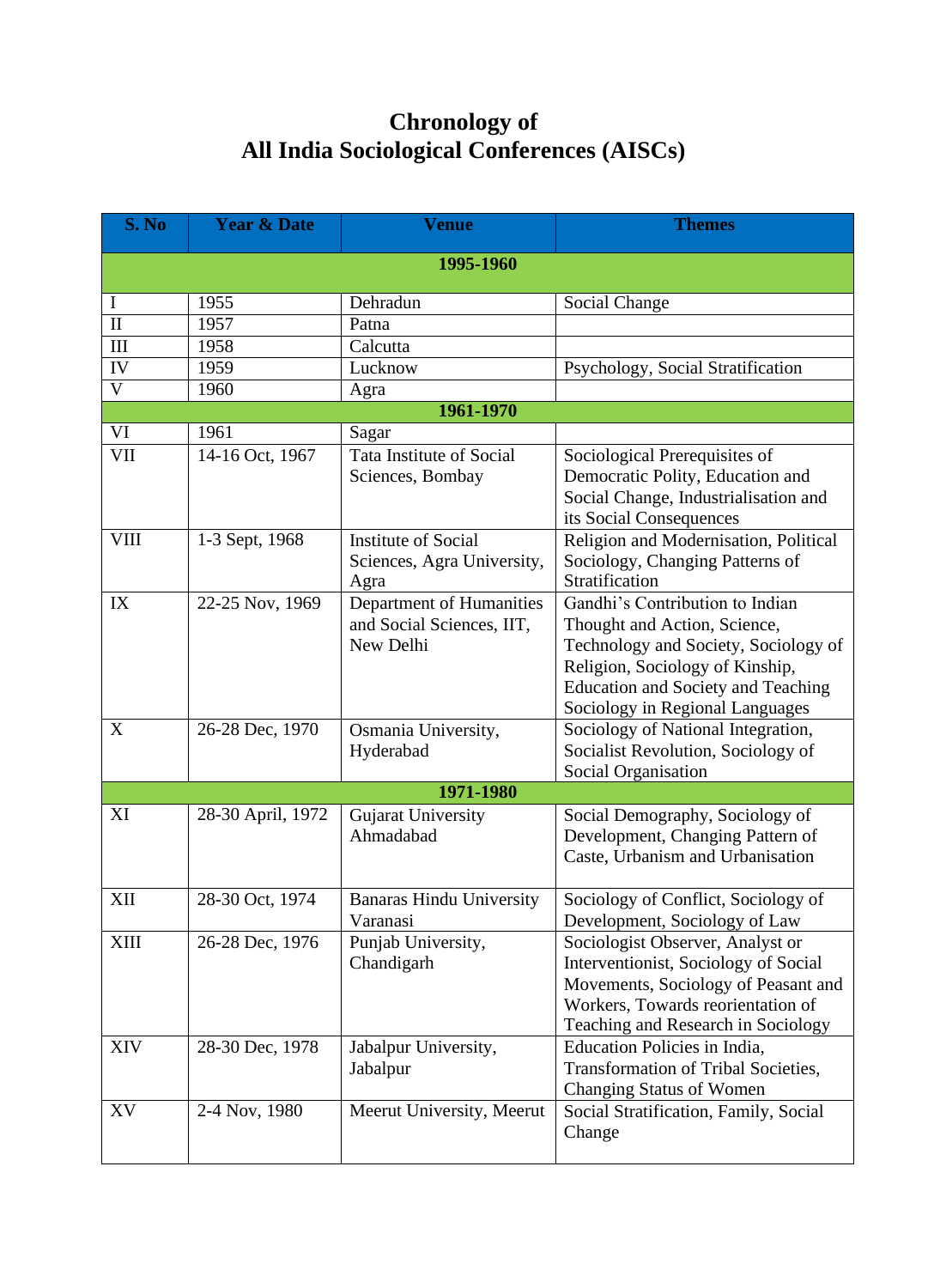| 1981-1990     |                 |                                 |                                             |  |  |  |
|---------------|-----------------|---------------------------------|---------------------------------------------|--|--|--|
| <b>XVI</b>    | 29-31 Dec, 1982 | Annamalai University,           | Caste, Class and Gender                     |  |  |  |
|               |                 | <b>Tamil Nadu</b>               |                                             |  |  |  |
| <b>XVII</b>   | 27-29 Dec, 1984 | South Gujarat University,       | Social Action for Change, Ethnicity         |  |  |  |
|               |                 | Surat                           | and Ethnic Processes                        |  |  |  |
| <b>XVIII</b>  | 19-21 May, 1987 | North Eastern Hill              | Sociology and Social Transformation         |  |  |  |
|               |                 | University, Shilong             |                                             |  |  |  |
| <b>XIX</b>    | 3-5 March, 1989 | Haryana Agriculture             | <b>Rural Development</b>                    |  |  |  |
|               |                 | University, Hissar              |                                             |  |  |  |
|               |                 | 1991-2000                       |                                             |  |  |  |
| XX            | 29-31 Dec, 1993 | Saint Aloyius College,          | Identity, Equality and Social               |  |  |  |
|               |                 | Mangalore                       | Transformation                              |  |  |  |
| XXI           | 19-21 Dec, 1994 | Jawaharlal Nehru                | <b>Cultural Dimensions of Social Change</b> |  |  |  |
|               |                 | University, New Delhi           |                                             |  |  |  |
| <b>XXII</b>   | 16-18 Dec, 1995 | Barkatullah University,         | Challenge of Change and Indian              |  |  |  |
|               |                 | <b>Bhopal</b>                   | Sociology Retrospect and Bhopal             |  |  |  |
|               |                 |                                 | Prospects                                   |  |  |  |
| <b>XXIII</b>  | 23-25 Nov, 1996 | Shivaji University,             | Ecology, Society and Culture                |  |  |  |
|               |                 | Kolhapur                        |                                             |  |  |  |
| <b>XXIV</b>   | 22-24 Dec, 1997 | Osmaia University,              | Fifty Years of India's Independence         |  |  |  |
|               |                 | Hyderabad                       | and Beyond                                  |  |  |  |
| <b>XXV</b>    | 17-19 Dec, 1998 | <b>Aligarh Muslim</b>           | Nation, Nationality and National            |  |  |  |
|               |                 | University, Aligarh             | Identity: South Asia                        |  |  |  |
| <b>XXVI</b>   | 2-31 Dec, 2000  | University of Kerala,           | Civil Society in India                      |  |  |  |
|               |                 | Thiruvantapuram                 |                                             |  |  |  |
|               |                 | 2001-2010                       |                                             |  |  |  |
| <b>XXVII</b>  | 26-28 Dec, 2001 | <b>Guru Nanak Dev</b>           | Half a Century of Sociology in India        |  |  |  |
|               |                 | University, Amritsar            | (1951-2001) Challenges, Responses           |  |  |  |
|               |                 |                                 | and Expectations                            |  |  |  |
| <b>XXVIII</b> | 18-20 Dec, 2002 | IIT, Kanpur                     | Globalisation and the Indian Society        |  |  |  |
| <b>XXIX</b>   | 21-23 Dec, 2003 | Maharana Pratap                 | Social Policy Governance and                |  |  |  |
|               |                 | University of Agriculture       | Mobilisation                                |  |  |  |
|               |                 | and Technology, Udaipur         |                                             |  |  |  |
| <b>XXX</b>    | 27-29 Dec, 2004 | DDU University,                 | National Policy of Social Sciences          |  |  |  |
|               |                 | Gorakhpur                       |                                             |  |  |  |
| <b>XXXI</b>   | 25-27 Oct, 2005 | University of Jammu,            | Redesigning Sociology, Teaching and         |  |  |  |
|               |                 | Jammu                           | Research                                    |  |  |  |
| <b>XXXII</b>  | 27-29 Dec, 2006 | University of Madras,           | Science, Technology and Society             |  |  |  |
|               |                 | Chennai                         |                                             |  |  |  |
| <b>XXXIII</b> | 28-29 Dec, 2007 | Karnatak University,<br>Dharwad | State, Civil Society and Social Justice     |  |  |  |
|               | 27-29 Dec, 2008 | University of Rajasthan,        | Youth, Globalisation and Social             |  |  |  |
| <b>XXIV</b>   |                 | Jaipur                          | Transformation                              |  |  |  |
| <b>XXXV</b>   | 10-12 Oct, 2009 | University of Kashmir,          | Identity, Development and Nation            |  |  |  |
|               |                 | Srinagar                        | <b>Building</b>                             |  |  |  |
| <b>XXXVI</b>  | 27-29 Dec, 2010 | Ravenshaw University,           | Development, Polity and Social              |  |  |  |
|               |                 | Cuttack                         | Tensions                                    |  |  |  |
|               |                 |                                 |                                             |  |  |  |
|               |                 |                                 |                                             |  |  |  |